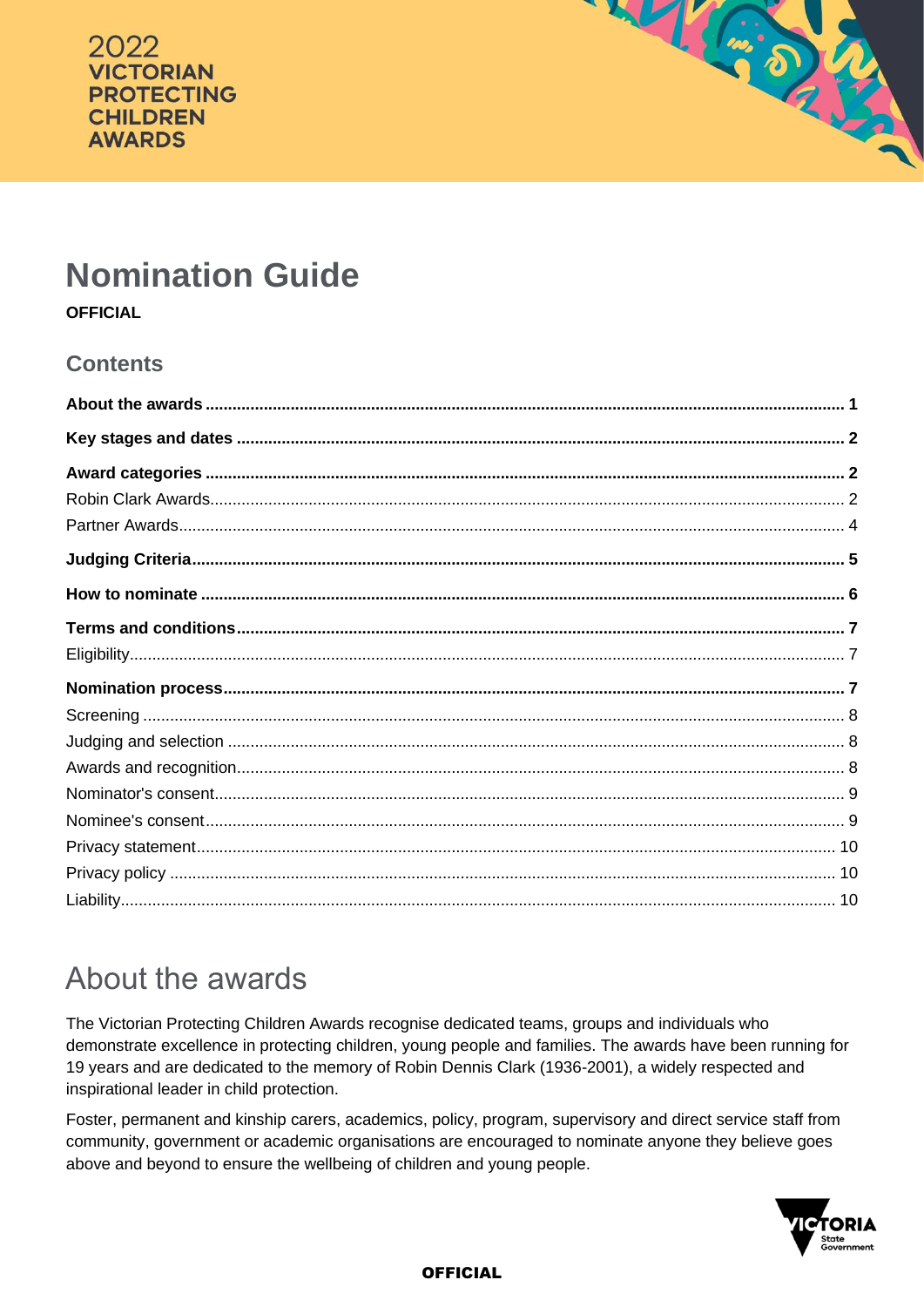# <span id="page-1-0"></span>Key stages and dates

| <b>Key stage</b>             | Date                                       |
|------------------------------|--------------------------------------------|
| Nominations open             | Monday 11 April 2022                       |
| Nominations close (extended) | 11.59pm Tuesday 24 May 2022                |
| <b>Judging period</b>        | Monday 30 May - Monday 20 June 2022        |
| Screening of finalists       | Tuesday 28 June 2022 – Friday 15 July 2022 |
| Finalists announced          | Monday 25 July 2022                        |
| Awards ceremony              | <b>Wednesday 7 September 2022</b>          |

# <span id="page-1-1"></span>Award categories

The 2022 Victorian Protecting Children Awards recognise excellence in ten categories, listed below.

## <span id="page-1-2"></span>**Robin Clark Awards**

Two of the pre-eminent Victorian Protecting Children Awards honour the memory of the visionary Robin Dennis Clark (1936 - 2001) who greatly influenced child and family related policy and practice in Victoria.

### Robin Clark Leadership Award

The winner of this pre-eminent award epitomises Robin Clark and her legacy of inspiring leadership and influential stewardship of child and family policy and practice in Victoria.

This award recognises **an individual** whose leadership inspires others to act wisely and care deeply about achieving the best outcomes for children, young people and their families.

Nominees in this category have a distinguished track record as visionary and transformative leaders in practice, policy, research or education.

Examples of work may include:

- a champion of system-wide reform leading to sustained improvement in the lives of children, young people and their families
- influencing the practice of others, through leadership, advocacy and mentoring
- empowering Aboriginal self-determination and cultural safety to achieve the best outcomes for Aboriginal children, young people and their families.

Nominees for the Robin Clark Leadership Award are highly respected individuals from government, the community or the children and families services sector.

### Robin Clark Making a Difference Award

The team or group winners of this award embody Robin Clark's vision and legacy of a well-connected community and service system contributing to better outcomes for children and their family.

This award recognises the exceptional contribution of **a team or group** of people who have worked to directly improve the lives of children, young people and families in Victoria. This can be in partnership or collaboration with government and non-government agencies.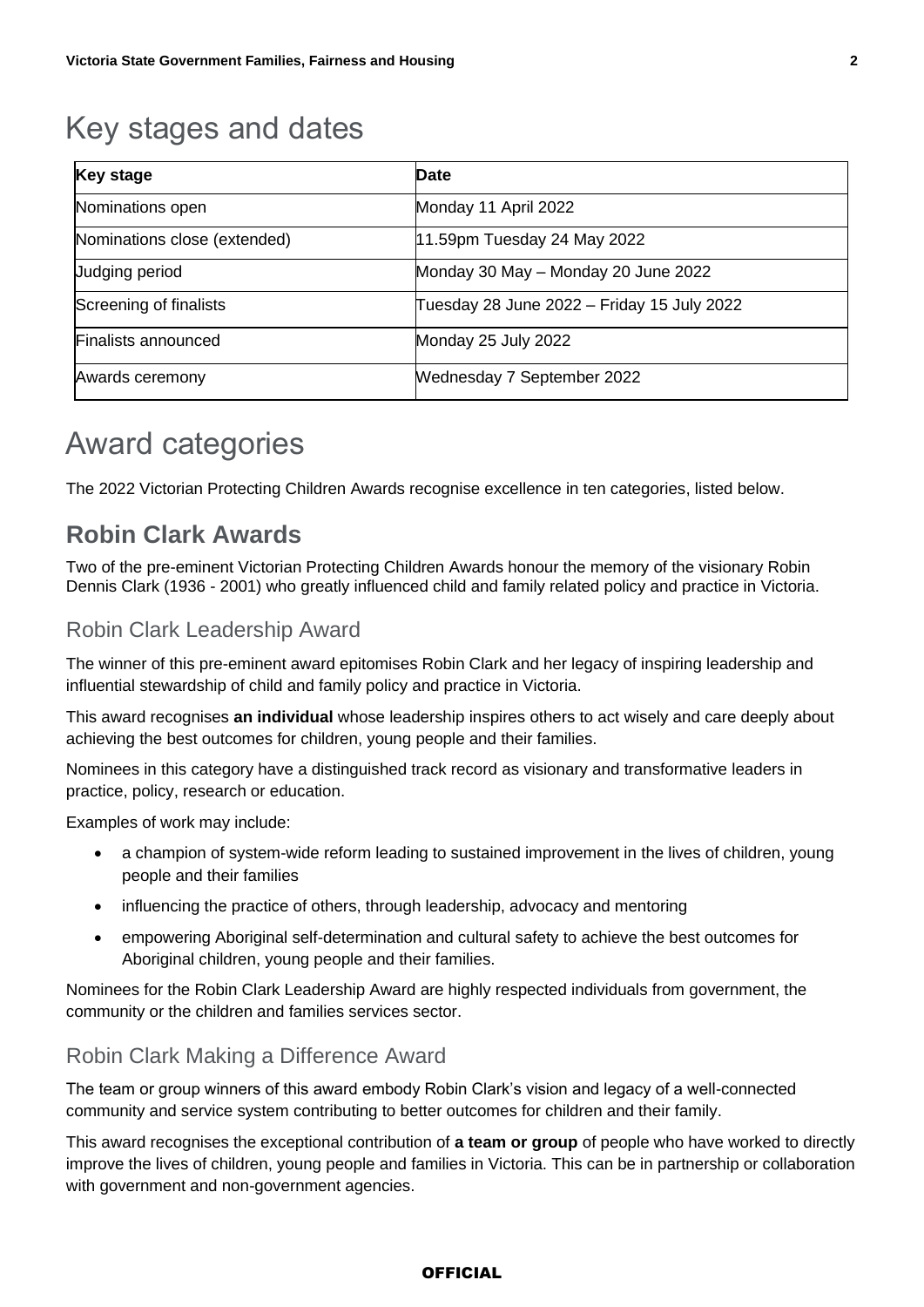The winners of this award strive to achieve excellence and their work shows insight, practicality and respect for the needs of children, young people and families, including supporting Aboriginal self-determination to achieve the best outcomes for Aboriginal children, young people and their families.

Nominees will demonstrate outstanding creativity, courage and collaboration.

Examples of work may include:

- providing expert, strategic advice to improve support and decision making for children and young people in care
- championing the rights of carers, children and young people through the development and delivery of training, financial support, or new innovative models of care.

Note: nominees for the Robin Clark Making a Difference Award are teams and groups from government, the community or the children and families services sector.

#### Carer Award

This award recognises assessed and approved kinship, foster and permanent carers, both past and present, who have made a significant contribution to the lives of children and young people in care.

Examples of work may include:

- going above and beyond to provide exceptional care, support and stability to a child or young person
- overcoming challenges to advocate for children and young people's needs and creating a positive effect on young lives
- demonstrating an understanding of the importance of connection to culture and kin for children and young people in care, and working with agencies and child protection to prioritise this connection
- empowering Aboriginal self-determination and cultural safety to achieve the best outcomes for Aboriginal children, young people and their families.

### Engaging Kids in School Award

This award recognises education is fundamental to the development of individuals and families and helps build a strong community.

The winners of this award are **an individual, team or group** who have supported children and young people in their schooling journey or introduced young children to early years and pre-school programs.

Nominees are committed to the very best outcomes for children and young people and demonstrate their ability to work with the education and child protection systems.

Examples of work may include:

- mentoring or supporting children in care to engage with schooling
- developing creative approaches to bringing the education and child protection systems together
- encouraging participation in early years and pre-school activities
- encouraging access to mainstream education, vocational education (VET), job training or skill building programs
- empowering Aboriginal self-determination and cultural safety to achieve the best outcomes for Aboriginal children, young people and their families.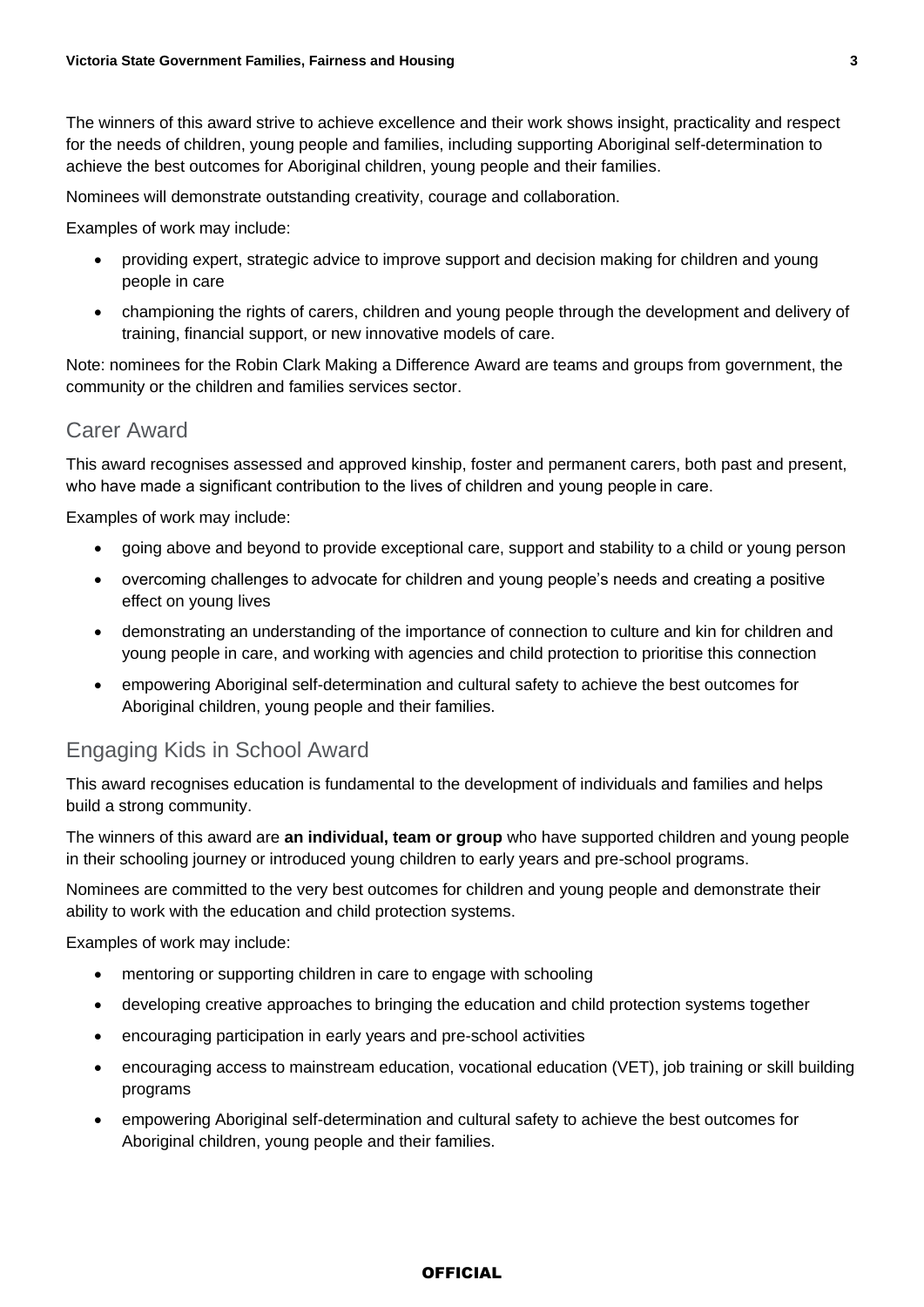## Keeping At Risk Young People Safe Award

This award recognises **an individual, team or group** that goes above and beyond to support at risk youth. The winner of this award prioritises empowering young people in the decision-making process and assists them to achieve their goals.

Examples of work may include:

- an individual, team or group which goes above and beyond the expectations of their role to assist at risk young people with gaining access to the support they need. This may be for important life skills, independent living, employment pathways, education-based support, culturally appropriate care, mental health and substance abuse
- implementation of programs that improve outcomes for at risk young people
- empowering Aboriginal self-determination and cultural safety to achieve the best outcomes for Aboriginal children, young people and their families.

### Minister's Award for Innovation in Protecting Children

This award recognises **an individual, team or group** demonstrating innovative approaches and creative intervention to achieve the best possible outcomes for children, young people and their families. This innovation can be demonstrated across the child, youth and family services sector through case management, education, prevention and early intervention, or the provision of care to children and young people in out-of-home care (including secure welfare services).

Examples of work may include:

- developing new and innovative programs, or strengthening existing programs to improve outcomes for at risk children and young people
- working in different ways to achieve outcomes for high-risk youth
- embedding sustainable change within organisational practices to create more opportunities for at risk children and young people
- empowering Aboriginal self-determination and cultural safety to achieve the best outcomes for Aboriginal children, young people and their families.

## <span id="page-3-0"></span>**Partner Awards**

### CREATE Positive Impacts Award

This award gives Aboriginal and non-Aboriginal children and young people aged 8 - 25 years the opportunity to nominate someone such as a carer, support worker or agency who has made a positive difference to their lives, particularly through assisting them to have a voice within the out-of-home care system.

**Note:** this award is managed by the CREATE Foundation and will be judged by a committee of children and young people.

Find more information at the [CREATE Foundation website](https://create.org.au/) <https://create.org.au/>.

To nominate for the CREATE Positive Impacts Award [download the CREATE Foundation nomination form](https://create.org.au/wp-content/uploads/2022/04/CREATE-Award-nomination-form-2022-2-1.pdf) <https://create.org.au/wp-content/uploads/2022/04/CREATE-Award-nomination-form-2022-2-1.pdf>.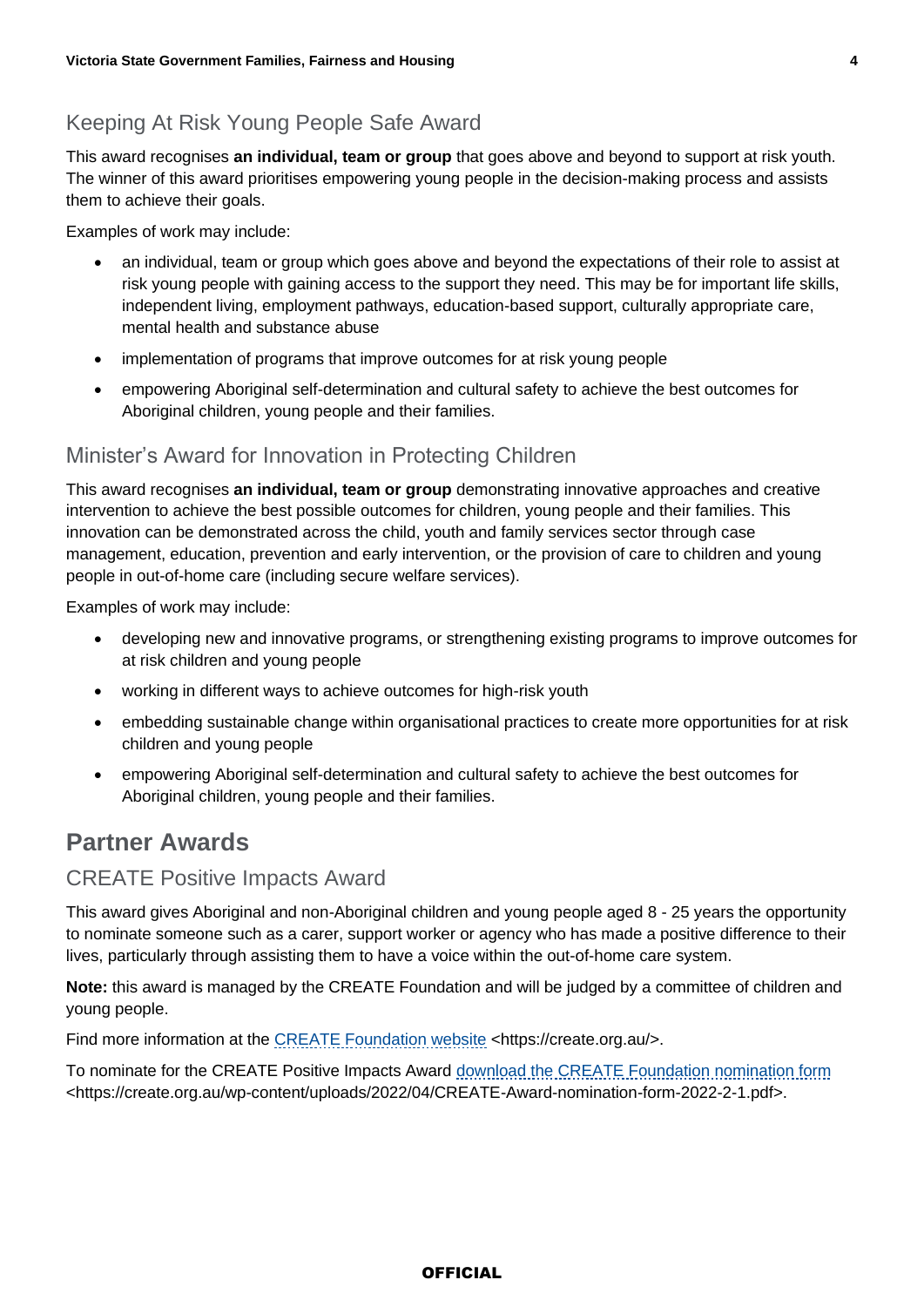## Child and Youth Empowerment Award – Commission for Children and Young People

This award was established by the Principal Commissioner for Children and Young People and recognises an individual, team or organisation who has achieved excellence in realising children's and young people's right to meaningfully participate in matters affecting them.

**Note:** this award is managed by the [Commission for Children and Young People](https://ccyp.vic.gov.au/) <https://ccyp.vic.gov.au/>.

To nominate for the Children and Youth Empowerment Award – Commission for Children and Young People visit the [Commission for Children and Young People website](https://ccyp.vic.gov.au/news/nominations-open-for-2022-victorian-protecting-children-awards) <https://ccyp.vic.gov.au/news/nominationsopen-for-2022-victorian-protecting-children-awards>.

### Leaving a Legacy Award

This award recognises the people who have made a significant contribution to the child, youth, and family services sector throughout their career as well as making an impact on their local community.

'Leaving a Legacy' acknowledges those who have positively contributed to the sector and whose remarkable achievements should be highlighted.

**Note:** This award is managed by The Centre for Excellence in Child and Family Welfare.

Find more information at **[The Centre for Excellence in Child and Family Welfare](https://www.cfecfw.asn.au/) website** <https://www.cfecfw.asn.au/>.

To nominate for the Leaving a Legacy Award visit the Centre for Excellence in Child and Family Welfare [website](https://www.cfecfw.asn.au/) < https://www.cfecfw.asn.au/>.

### The Walda Blow Aboriginal Children and Young People Award

This award recognises contributions of an Aboriginal person, persons or organisations in Victoria to the safety and wellbeing of Aboriginal children and young people.

Note: this award is managed by the [Commission for Children and Young People](https://ccyp.vic.gov.au/) <https://ccyp.vic.gov.au/>.

To nominate for the Walda Blow Aboriginal Children and Young People Award visit the [Commission for](https://ccyp.vic.gov.au/news/nominations-open-for-2022-victorian-protecting-children-awards)  [Children and Young People website](https://ccyp.vic.gov.au/news/nominations-open-for-2022-victorian-protecting-children-awards) <https://ccyp.vic.gov.au/news/nominations-open-for-2022-victorianprotecting-children-awards>.

# <span id="page-4-0"></span>Judging Criteria

The judging panel will take into consideration the following when assessing nominations:

1. How has the nominee/s shown exceptional effort and excellence in practice?

**40%**

- 2. How has the nominee/s improved outcomes for children, young people and families? **30%**
- 3. How the nominee/s empowered children, young people and families in decision making processes? **30%**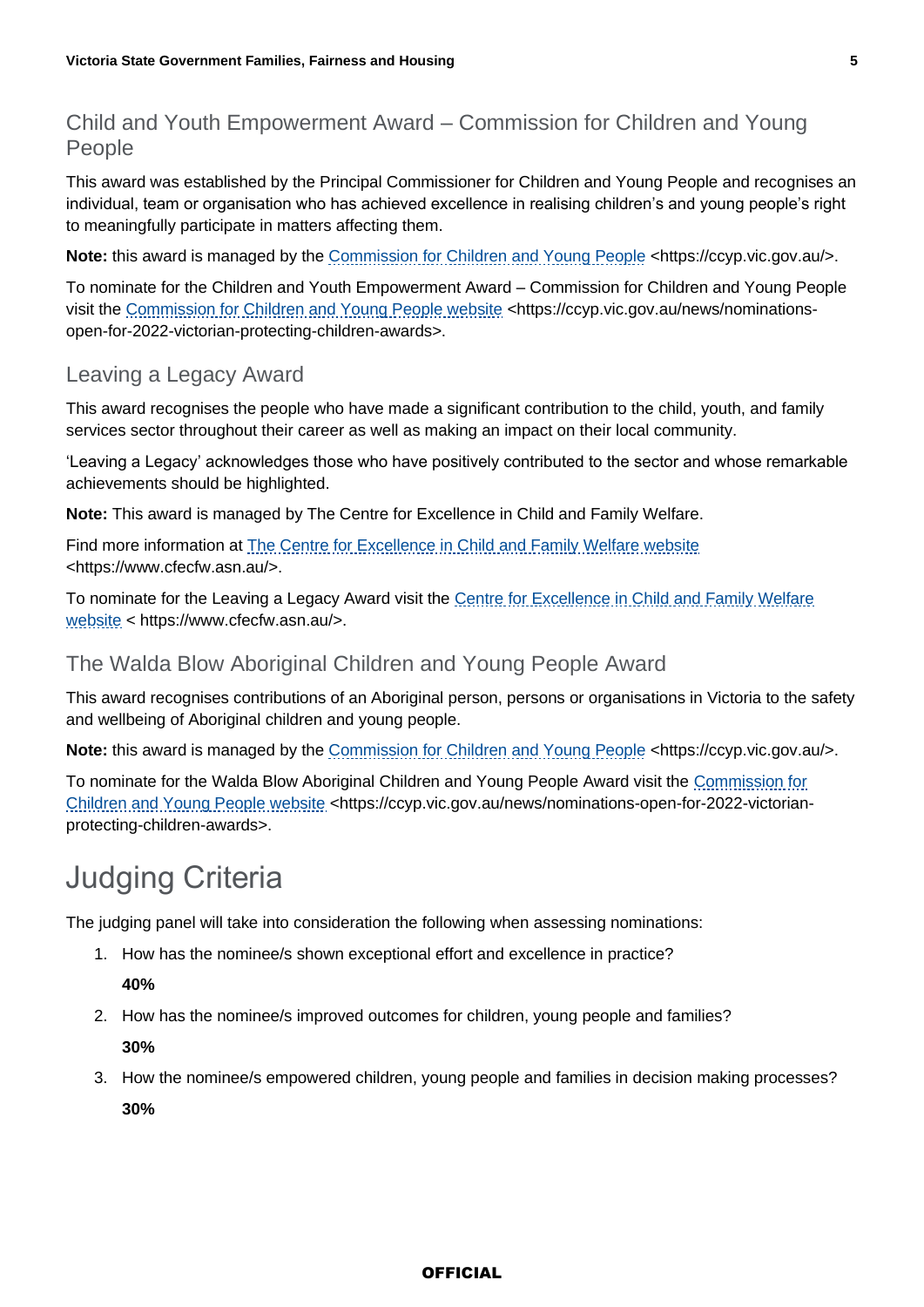# <span id="page-5-0"></span>How to nominate

#### Step one

Read this nomination guide, including the terms and conditions below, and review the submission requirements of entry for the awards.

#### Step two

Determine who to nominate – an individual or team. Discuss the nomination with the nominee's superior or equivalent, you are required to get their endorsement for all nominations.

#### Step three

Register your details with the [online submission platform](https://dhhsvicgovau.sharepoint.com/sites/DFFHCommunicationsMediabranch/Shared%20Documents/Corporate%20Communications/Events/Victorian%20Protecting%20Children%20Awards/2022%20VPCA/06%20Awards%20Documentation/Guidelines/vpca.awardsplatform.com) <vpca.awardsplatform.com>.

**Please note:** We are accepting video submissions through the online submission platform. If you have any concerns or which to discuss this further, please contact the awards secretariat by telephone on 03 8850 6165 or email [Protecting Children Awards](mailto:protectingchildren.awards@dffh.vic.gov.au?subject=VPCA%202022%20Nomination%20Enquiry) <protectingchildren.awards@dffh.vic.gov.au>.

#### Step four

Log in to Award Force (online submission platform) and prepare the nomination form by typing directly into the electronic form.

Under the "Statement type" you can choose between a written nomination (of 800 words) or uploading a 3 minute nomination video addressing the judging criteria.

The following information is required to be covered in either style of nomination in the online submission form:

- 1. Nominator and Nominee details
- 2. Summary of nomination (250 words not scored)
- 3. Detailed submission addressing judging criteria (total of 800 words)
- 4. Supporting Documentation (Optional not scored)
- 5. Referee details and supporting letter (two per nomination maximum 300 words)

#### Step five

Complete your online nomination(s) by **11.59pm Tuesday 24 May 2022** via online submission platform.

### Step six (if shortlisted only)

Shortlisted nominees will be contacted and asked to accept their nomination.

Nominated individuals and team members who are shortlisted for an Award will be required (within the timeframe specified at the time by the department) to:

- consent to the screening process undertaken by the department, including a National Police Check and Statutory Declaration for an International police history check, and
- If a nominee (whether an individual or member of a team) fails to accept the Terms and Conditions or fails to comply with the screening process above, that nominee or nominee's team, will be ineligible to be considered for the Awards.

**Important:** If, on the basis of a police check result, the department considers that an individual is not a fit and proper person to receive an Award or be inducted, then that individual and/or the individual's team, will be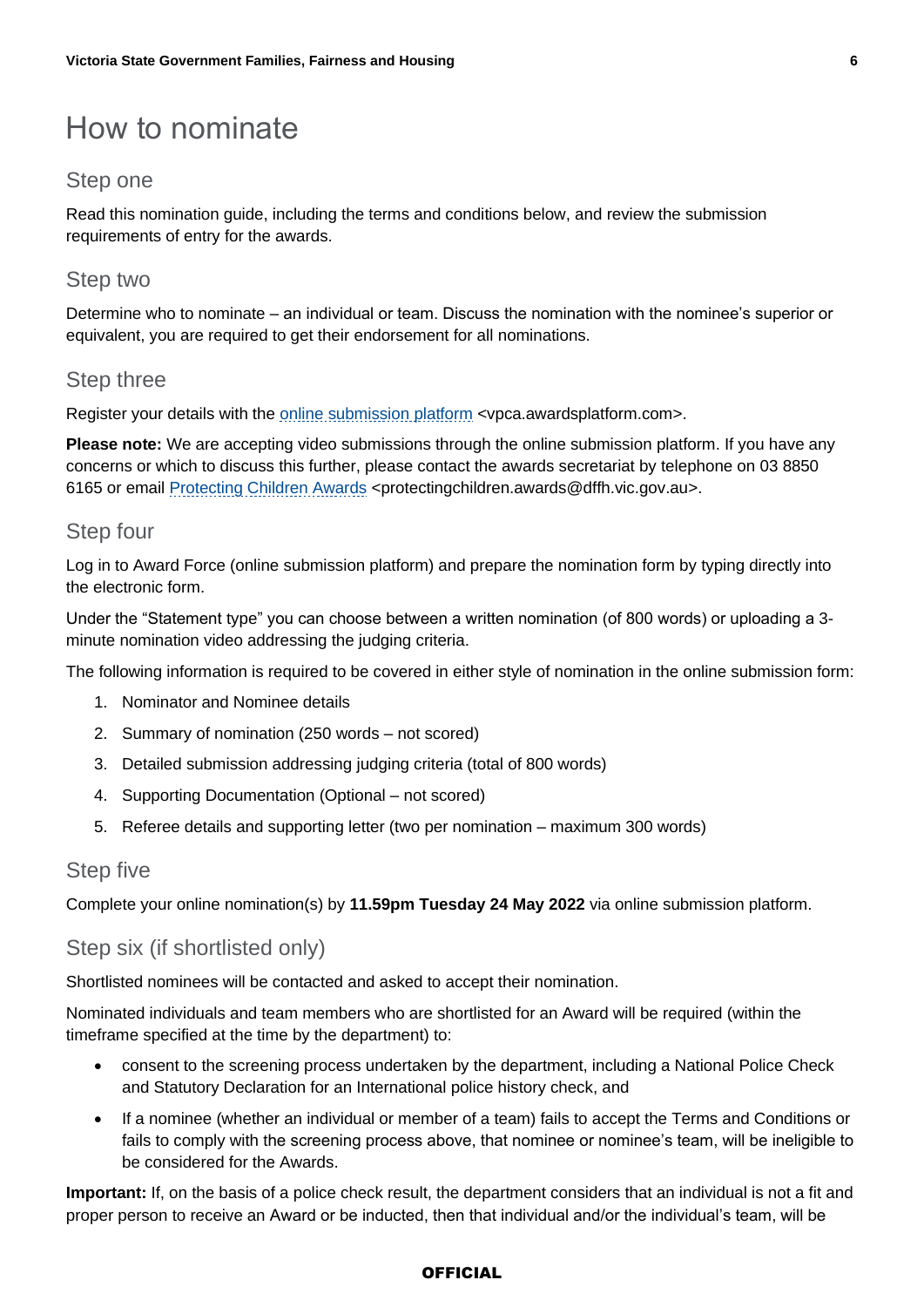withdrawn from consideration for the Award or for induction. Withdrawal of an individual or a team on the basis of a police check result is at the sole discretion of the department and will not be subject to review or appeal.

# <span id="page-6-0"></span>Terms and conditions

Please note the terms and conditions include a screening process. Please read and ensure that you understand the awards terms and conditions before completing a nomination.

- A person who nominates (**nominator**) a person as an individual or as part of a team (**nominee**) for the 2022 Victorian Protecting Children Awards (Awards) and submits a nomination is deemed to have accepted these terms.
- The State of Victoria acting through the Department of Families, Fairness and Housing (**department**) is the promoter of the Awards.

## <span id="page-6-1"></span>**Eligibility**

Nominees and nominated teams must:

- be Australian residents (temporary or permanent); and
- have contributed to the improvement of outcomes for children, young people and families in Victoria, through their work in the community, public sector, Aboriginal Community Controlled Organisations (ACCO), community service organisations, education or academia; and
- not have previously won a Victorian Protecting Children Award (under this or any previous name), in their individual capacity or as part of a team (where applicable) for work of the same nature within the last three (3) years.

Nominations must focus on the specific contributions of the nominees.

A person cannot nominate themselves, whether in an individual capacity or as a member of a team.

A team may comprise of up to ten people:

- from the same organisation working on a common project;
- from different organisations working on a common project; or
- working together, to achieve better outcomes for children, young people and families in Victoria.

Members of the judging panel, employees and contractors of the department who are directly involved in conducting the Awards as well as their immediate families, are ineligible to be a nominee.

# <span id="page-6-2"></span>Nomination process

- Completed nominations must be received by **11.59pm Tuesday 24 May 2022**. Nominations received after this time will not be considered for the Awards and no responsibility will be accepted by the department for lost, late, incomplete or incorrectly submitted nominations.
- A separate online nomination form must be completed for each nominee (or each nominated team).
- Nominations **must** include two referees/reference letters which support the accuracy of the nomination and verify the contribution of the nominee or nominated team. The names and contact details for each referee must be included in the nomination. Referees must not be the nominator, nominee or a member of a nominated team. At least **one** referee must be from a different organisation to the nominee.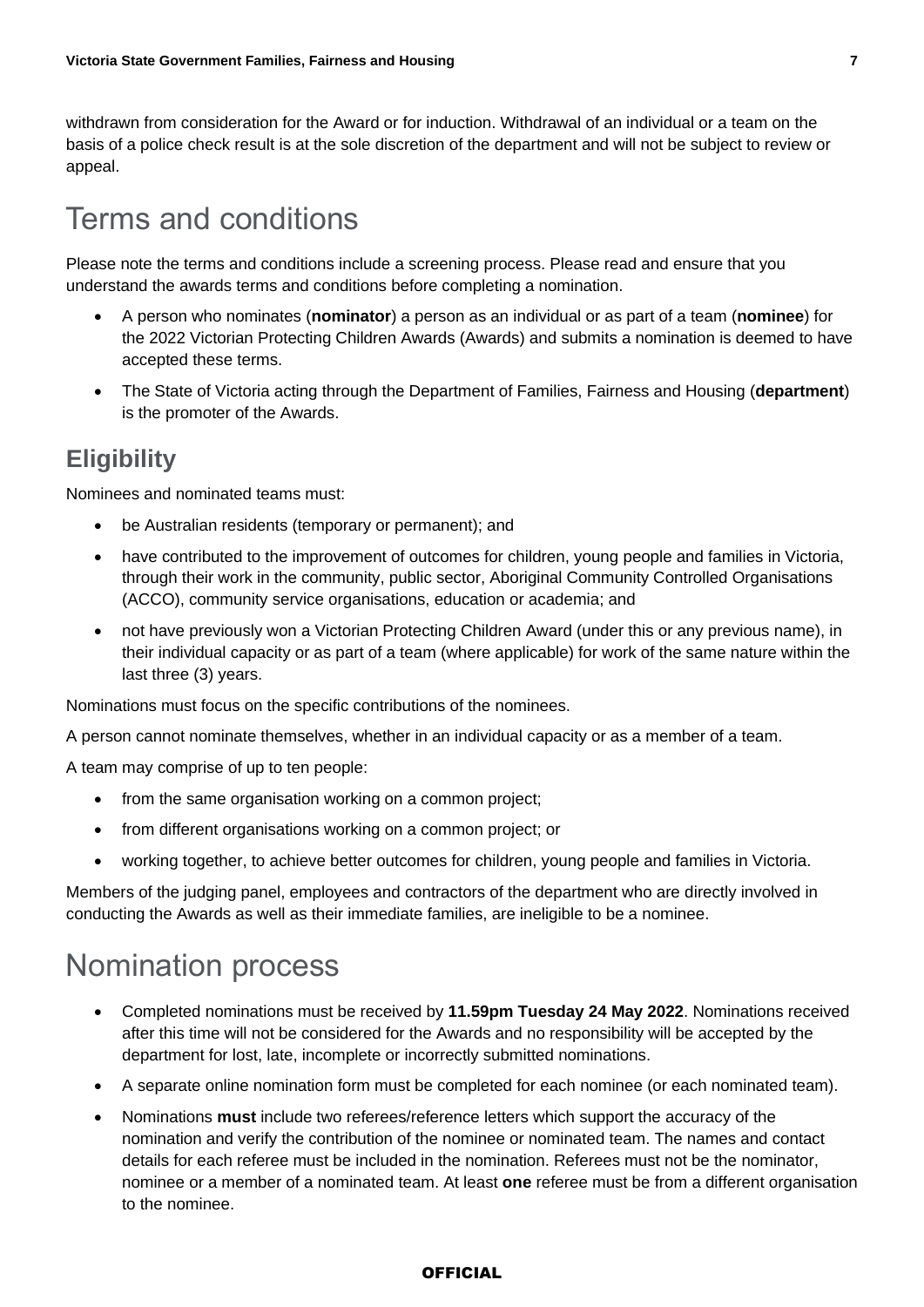- Nominations will be acknowledged with a confirmation email once your nomination form has been submitted. The nominee will also receive a confirmation email.
- All correspondence for team nominations will be sent to the team representative. It is the responsibility of the team representative to inform all team members.
- Nominators can confirm the eligibility of a nominee by contacting the Awards Secretariat by telephone 03 8850 6165 or emailing [Protecting Children Awards](mailto:protectingchildren.awards@dffh.vic.gov.au) <protectingchildren.awards@dffh.vic.gov.au> prior to submitting a nomination.

## <span id="page-7-0"></span>**Screening**

- All shortlisted nominees will be required to confirm their acceptance of these terms and conditions by following the instructions set out in the email that will be sent to them notifying them of their nomination.
- All shortlisted nominations (individual or team) will be subject to a thorough vetting and screening process conducted by Department of Families, Fairness and Housing.
- Individual and team nominees must submit a completed National Police Check Consent Form with associated proof of identifying documents to the department if they are shortlisted.
- If a nominee does not accept the Terms and Conditions or, where applicable, fails to submit a completed National Police Check Consent Form with proof of identity in the required time frame, the nominee and/or team will be ineligible to be considered for the Awards.

## <span id="page-7-1"></span>**Judging and selection**

- The department reserves the right to verify the validity of nominations, allocate nominations into an alternative category and disqualify any nomination which, in the opinion of the department, can be considered objectionable, potentially insulting or inflammatory or generally damaging to the goodwill or reputation of the Awards, the department and/or the Minister for Child Protection and Family Services, or any nomination that is not compliant with these Terms and Conditions.
- The department may request further information or clarification from the nominator, nominee(s) or referees regarding any nomination.
- A judging panel will consider all eligible nominations and rate each against the criteria for the selected Award category. Nominations with the highest combined scores will be shortlisted.
- Award recipients will be selected from shortlisted nominees. In considering shortlisted nominees, the judges will take into account the results of an individual nominee's police check and consideration will be made as to the currency and seriousness of any offence(s), any known mitigating circumstances and the individual nominee's subsequent contribution to Victoria.
- The department reserves the right to disqualify an individual nominee if the results of their police check are deemed unsatisfactory by the department, with no right of review.
- The Minister for Child Protection and Family Services (or the Minister's representative) and the department's decisions on all matters pertaining to the Awards are final and no correspondence or discussion will be entered.

## <span id="page-7-2"></span>**Awards and recognition**

- Each Award finalist will be invited to attend the Awards ceremony which will be held in early September 2022 where the Award recipients will be announced and presented with their Award.
- Award finalists and nominators under 18 years of age must be accompanied by a parent or legal guardian to attend the awards ceremony.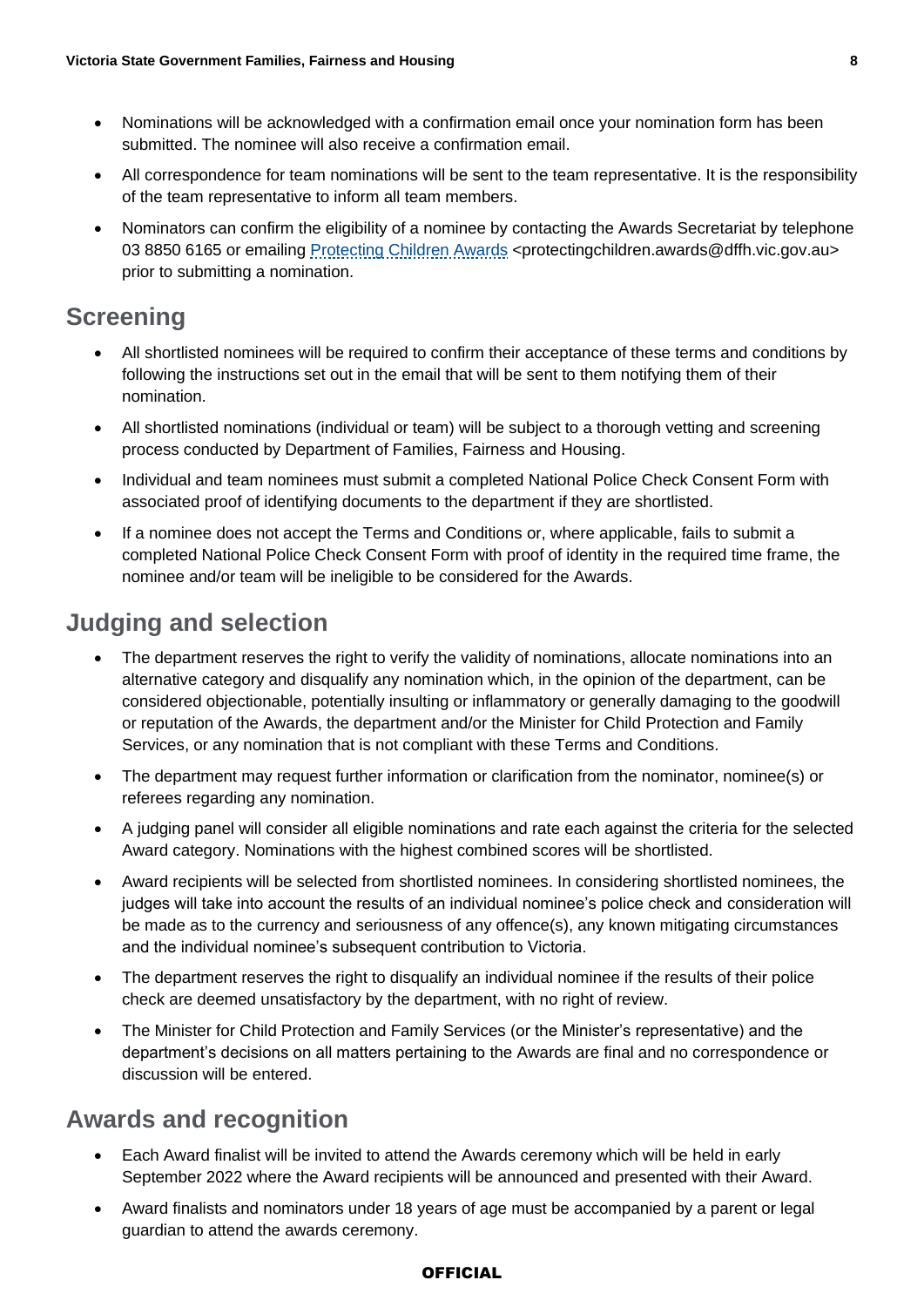- All travel costs associated with an Award finalist, their nominator and parent or legal guardian (if applicable) attending the Awards ceremony and other related costs are the responsibility of the Award finalist and their nominator.
- The names of the Award winners and/or finalists may be published on department's website, newspapers and other media channels.

## <span id="page-8-0"></span>**Nominator's consent**

By submitting a nomination, including personal information (as defined in the Privacy and Data Protection Act 2014 (Vic) or where applicable any health information (as defined in the Health Records Act 2001 (Vic)) provided as part of that nomination, each nominator confirms they consent, and has the consent of any person whose personal information is contained in a nomination, including but not limited to:

- the nominee(s) (or if under the age of 18, the nominee's parent or legal guardian); and
- referees,
- to provide that information to the department, and for the department to disclose that personal information to other parties including, but not limited to, judges, the office of the Minister for Child Protection and Family Services, the office of the Commission for Children and Young People, Create Foundation and Award partners for the purposes of conducting the Awards.

If the nominator does not agree or have the requisite consent, the nominator must not provide their personal information or the personal information of anyone else and may be unable to submit a nomination for the Awards.

Each nominator consents to the department using the nominator's nomination statements and video submissions, name, likeness, image, voice and/or participation in the Awards (including photograph, film and/or recording of the same) in any media for an unlimited period of time without further notification, remuneration or compensation for the purpose of promoting, publicising or marketing the Awards (including any outcome). If the nominator does not agree, the nominator must not provide their personal information or the personal information of anyone else and may be unable to submit a nomination for the Awards.

## <span id="page-8-1"></span>**Nominee's consent**

- By accepting their nomination, the nominee(s) (or if under the age of 18, the nominee's parent or legal guardian) consents to the department using their nomination statements and video submissions, name, likeness, image, voice and/or participation in the Awards (including photograph, film and/or recording of the same) in any media for an unlimited period of time without further notification, remuneration or compensation for the purpose of promoting, publicising or marketing the Awards (including any outcome).
- Nominees' consent to the department using their personal information, and for the department to disclose their personal information to other parties including, but not limited to, the Award judges, the Minister for Child Protection and Family Services' Office, the office of the Commission for Children and Young People, Create Foundation, Centre for Excellence in Child and Family Welfare and Award partners for the purposes of conducting the Awards. If the nominee does not agree, the nominee must not accept their nomination and will be ineligible for the Awards.
- By submitting a National Police Check Consent Form, the nominee will be consenting to the department being provided with the results of their National Police Check for the purposes of conducting the Awards.